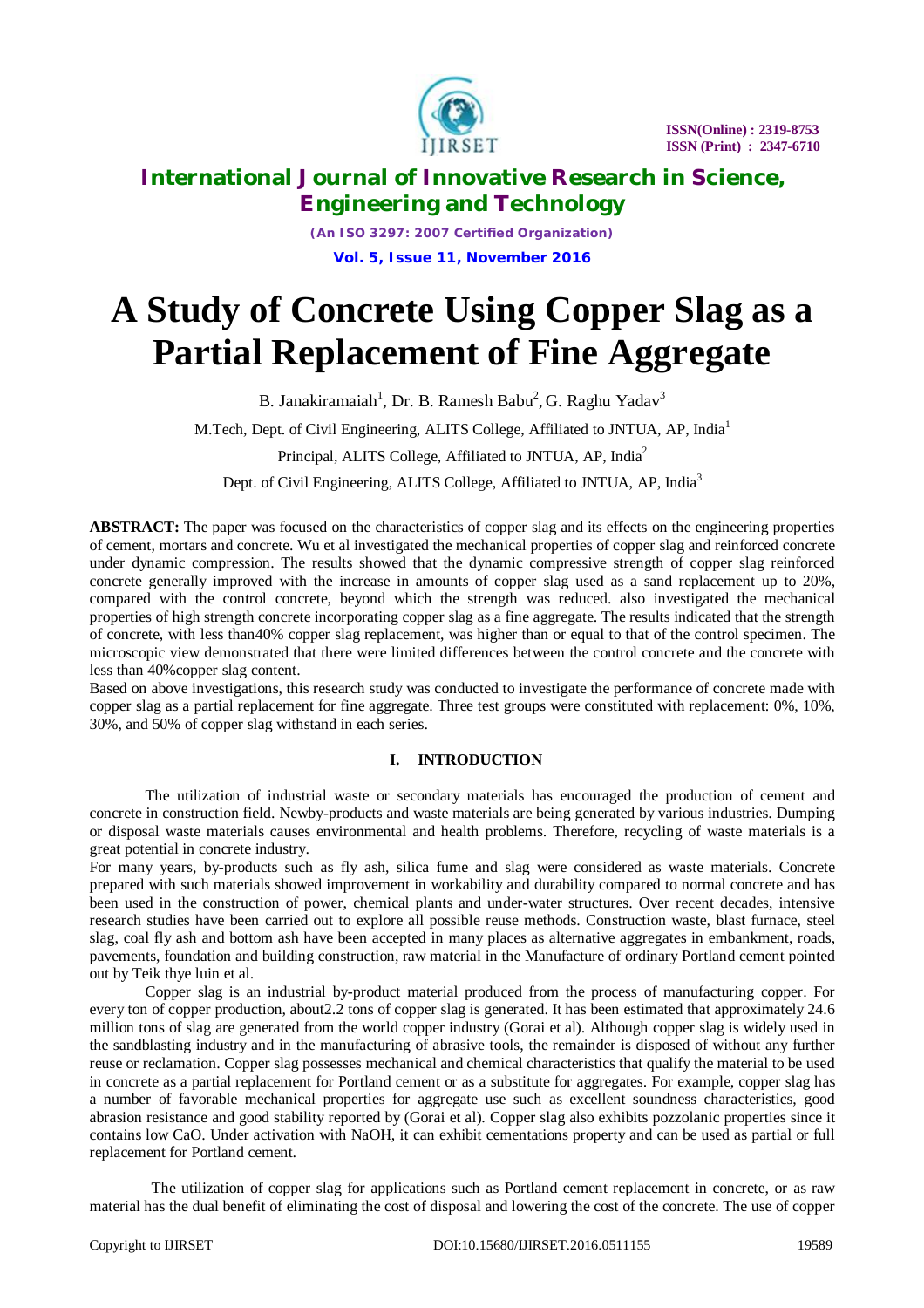

*(An ISO 3297: 2007 Certified Organization)*

#### **Vol. 5, Issue 11, November 2016**

slag in the concrete industry as a replacement for cement can have the benefit of reducing the costs of disposal and help in protecting the environment. Despite the fact that several studies have been reported on the effect of copper slag replacement on the properties of Concrete, further investigations are necessary in order to obtain a comprehensive understanding that would provide an engineering base to allow the use of copper slag in concrete.

#### **II. RELATED WORK**

**Al-Jabri et al (2009)** has investigated the performance of high strength concrete (HSC) made with copper slag as a fine aggregate at constant workability and studied the effect of super plasticizer addition on the properties of HSC made with copper slag. Two series of concrete mixtures were prepared with different proportions of copper slag. The first series consisted of six concrete mixtures prepared with different proportions of copper slag at constant workability. The water content was adjusted in each mixture in order to achieve the same workability as that of the control mixture. Twelve concrete mixtures were prepared in the second series. Only the first mixture was prepared using super plasticizer whereas the other eleven mixtures were prepared without using super plasticizer and with different proportions of copper slag used as sand replacement.

Wei wu et al (2010) investigated the mechanical properties of high strength concrete incorporating copper slag as fine aggregate. The workability and strength characteristics were assessed through a series of tests on six different mixing proportions at 20% incremental copper slag by weight replacement of sand from 0% to 100%. A high range water reducing admixture was incorporated to achieve adequate workability. Micro silica with a specific gravity of 2.0 was used to supplement the cementations contenting the mix for high strength requirement. The following conclusions wiredrawn from this study. The results indicated that the strength of concrete with less than 40% copper slag replacement was higher than or equal tithe control specimen.

The microscopic view also suggest that the microstructure of concrete with more than 40% copper slag contains more voids, micro cracks, and capillary channels that accelerate the damage of concrete during loading.

The surface water absorption decreases constantly until 40%of copper slag substitution.

**Cajun Shi et al** (2008) reviewed the characteristics of copper slag and its effects on the engineering properties of cement, mortars and concrete and they concluded that the utilization of copper slag in cement and concrete provides additional environmental as well as technical benefits for all related industries, particularly in areas where a considerable amount of copper slag is produced. When it is used as a cement replacement or an aggregate replacement, the cement, mortar and concrete containing different forms of copper slag have good performance in comparison with ordinary Portland cement having normal and even higher strength.

#### **III. PROCEDURE**

#### *A. CEMENT*

An OPC 43 Grade cement was used in this investigation. The quantity required for this work was assessed and the entire quantity was purchased and stored properly in casting yard. The following tests were conducted in accordance with IS codes.

- 1. Specific gravity (Le Hotelier flask) (IS: 1727-1967)
- 2. Standard consistency (IS: 4031 1988 Part 4)
- 3. Initial setting time (IS: 4031 1988 Part 5)
- 4. Final setting time (IS: 4031 1988 Part 5)

# **i. SPECIFIC GRAVITY (LE – CHATELIER FLASK) (IS: 1727-1967)**

### **PROCEDURE**

Specific gravity of pozzolanic shall be determined on the material as received, unless otherwise specified.

Fill the flask with kerosene or naphtha to a point on the stem between the zero and the 1 ml mark and replace the stopper. Then immerse the flask in a constant temperature water bath, maintained at about room temperature for sufficient interval to avoid greater than  $\pm 0.2^{\circ}$ C in the temperature of the liquid in the flask. Take the reading of the liquid in the flask.

Introduce a weighed quantity of pozzolanic into flask, taking care that no portion of it adhere to the inside of the flask above the liquid, by slightly vibrating the flask. Replace the stopper and roll the flask in an inclined position to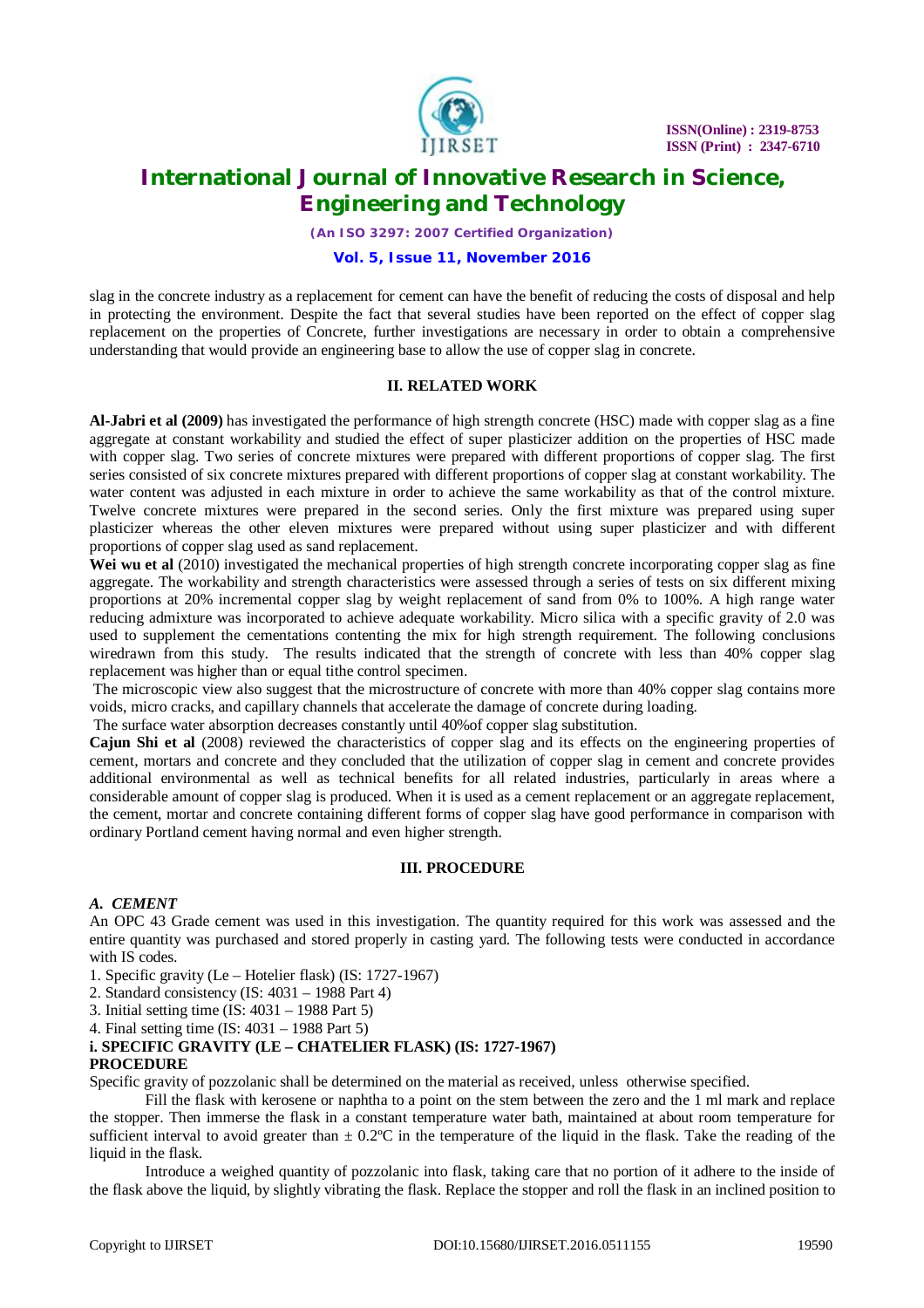

*(An ISO 3297: 2007 Certified Organization)*

#### **Vol. 5, Issue 11, November 2016**

expel any bubble in the pozzolanic, the level of the liquid will be in its final position at some point of the upper series of graduations. The reading shall be taken after the flasks immersed in the eater bath.

**Note 1** – A rubber pad on the table may be used when filling or rolling the flask.

Note 2 – The flask may be held in a vertical position in the water bath by means of a burette clamp.

Calculation: The difference between the first and final readings represents the volume of liquid displaced by the weight of cement used in the test. Specific gravity shall be calculated as follows:

Specific gravity  $=$   $\frac{\text{Weight of pozolona in g}}{\text{Displaced volume in m!}}$ 

### Displaced volume in ml **ii. STANDARD CONSISTENCY (IS: 4031 – 1988 PART 4)**

#### **PROCEDURE**

The standard consistency of a cement paste is defined as that consistency which will permit the Vicat plunger G shown in IS : 5513-l 976\*to penetrate to a point 5 to 7 mm from the bottom of the Vicat mould when the cement paste is tested as described in 5.2 to 5.4.

Prepare a paste of weighed quantity of Cement with a weighed quantity of potable or distilled water, taking care that the time of gauging is not less than 3 minutes, nor more than 5 min, and the gauging shall be completed before any sign of setting occurs. The gauging time shall be counted from the time of adding water to the dry cement until commencing to fill the mould. Fill the Vicat mould E with this paste, the mould resting upon a non-porous plate. After completely filling the mould, smoothen the surface of the paste, making it level with the top of the mould. The mould may be slightly shaken to expel the air.

Clean appliances shall be used for In filling the mould, the operator's hand on the blade of the gauging trowel shall alone be used. Place the test block in the mould, together with the non-porous resting plate, under the rod bearing the plunger; lower the plunger gently to touch the surface of the test block, and quickly release, allowing it to sink into the paste. This operation shah be carried out immediately after filling the mould. Prepare trial pastes with varying percentages of water and test as described above until the amount of water necessary for making up the standard consistency as defined in 5.1 is found.

### **iii. Initial setting time (IS: 4031 – 1988 Part 5)**

### **Determination of Initial Setting Time**

Place the test block confined in the mould and resting on the non-porous plate, under the rod bearing the needle ( *C* ); lower the needle gently until it comes in contact with the surface of the test block and quickly release, allowing it to penetrate into the test block. In. the beginning, the needle will completely pierce the test block. Repeat this procedure until the needle, when brought in contact with the test block and released as described above, fails to pierce the block beyond5.0  $\pm$  0.5 mm measured from the bottom of the mould. The period elapsing between the time when water is added to the cement and the time at which the needle fails to pierce the test block to a point  $5.0 \pm 0.5$  mm measured from the bottom of the mould shall be the initial setting time.

#### **iv. FINAL SETTING TIME (IS: 4031 – 1988 PART 5)**

#### **Determination of Final Setting Time**

Replace the needle  $(C)$  of the Vicat apparatus by the needle with an annular attachment  $(F)$ . The cement shall be considered as finally set when, upon applying the needle gently to the surface of the test block, the needle makes an impression thereon, while the attachment fails to do so. The period elapsing between the time when water is added to the cement and the time at which the needle makes an impression on the surface of test block while the attachment fails to do so shall be the final setting time. In the event of a scum forming on the surface of the test block, use the underside of the block for the determination.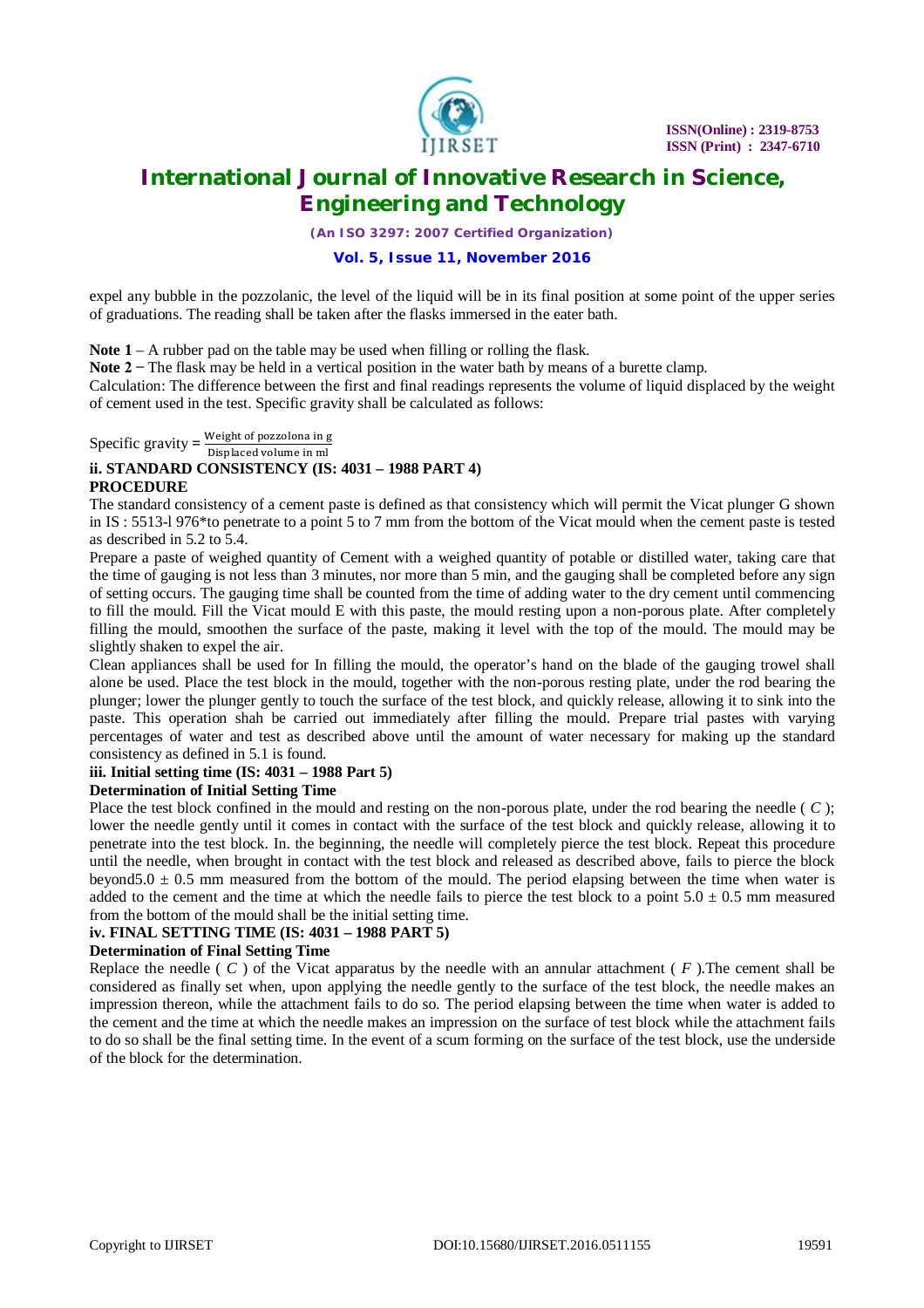

*(An ISO 3297: 2007 Certified Organization)*

### **Vol. 5, Issue 11, November 2016**

#### **TABLE 1 Test on cement**

|              | Specific Gravity                    | 3.10             |
|--------------|-------------------------------------|------------------|
|              | Standard consistency                | 31.5%            |
| $\mathbf{r}$ | Initial setting time                | $57 \text{ min}$ |
|              | Final setting time                  | 4 hour           |
|              | Soundness test (Le-Hotelier's test) | $0.95$ mm        |

#### **IV. RESULTS**

#### *A. FINE AGGREGATE*

The fine aggregate used in this investigation was clean river sand and the following tests were carried out on sand as per IS: 2386- 1968 (III).

- 1. Sieve analysis and fineness modulus
- 2. Water absorption test on fine aggregate
- 3. Specific gravity of sand
- 4. Voids in sand

### **a. SIEVE ANALYSIS AND FINENESS MODULUS**

Sample Taken = 2000 g

Fineness modulus of fine aggregate

# $=\frac{\Sigma\;of\;Cumulative\;Wt\;\% \;of\;fine\;aggregate\;in\;each\;sieve}{100}$

100

 $=\frac{445.9}{100}$  $\frac{43.9}{100}$  = 4.46

Table 2

| IS Sieve Size | Wt of fine         | Cumulative Wt of | Cumulative Wt %   | Cumulative Wt %   |
|---------------|--------------------|------------------|-------------------|-------------------|
|               | aggregate retained | fine aggregate   | of fine aggregate | of fine aggregate |
|               | in each sieve      | retained         | retained          | passing           |
| 4.75          | 43                 | 43               | 2.15              | 97.85             |
| 2.36          | 56                 | 99               | 4.95              | 95.05             |
| 1.16          | 232                | 331              | 16.55             | 83.45             |
| $600\mu$      | 579                | 910              | 45.5              | 54.5              |
| $300\mu$      | 704                | 1614             | 80.7              | 19.3              |
| $150\mu$      | 333                | 1947             | 97.35             | 2.65              |
| $90\mu$       | 36                 | 1983             | 99.15             | 0.85              |
| $75\mu$       | 8                  | 1991             | 99.55             | 0.45              |
| Receiver      | 9                  | 2000             | -                 | 100               |
| Total         | 2000               |                  | 445.9             |                   |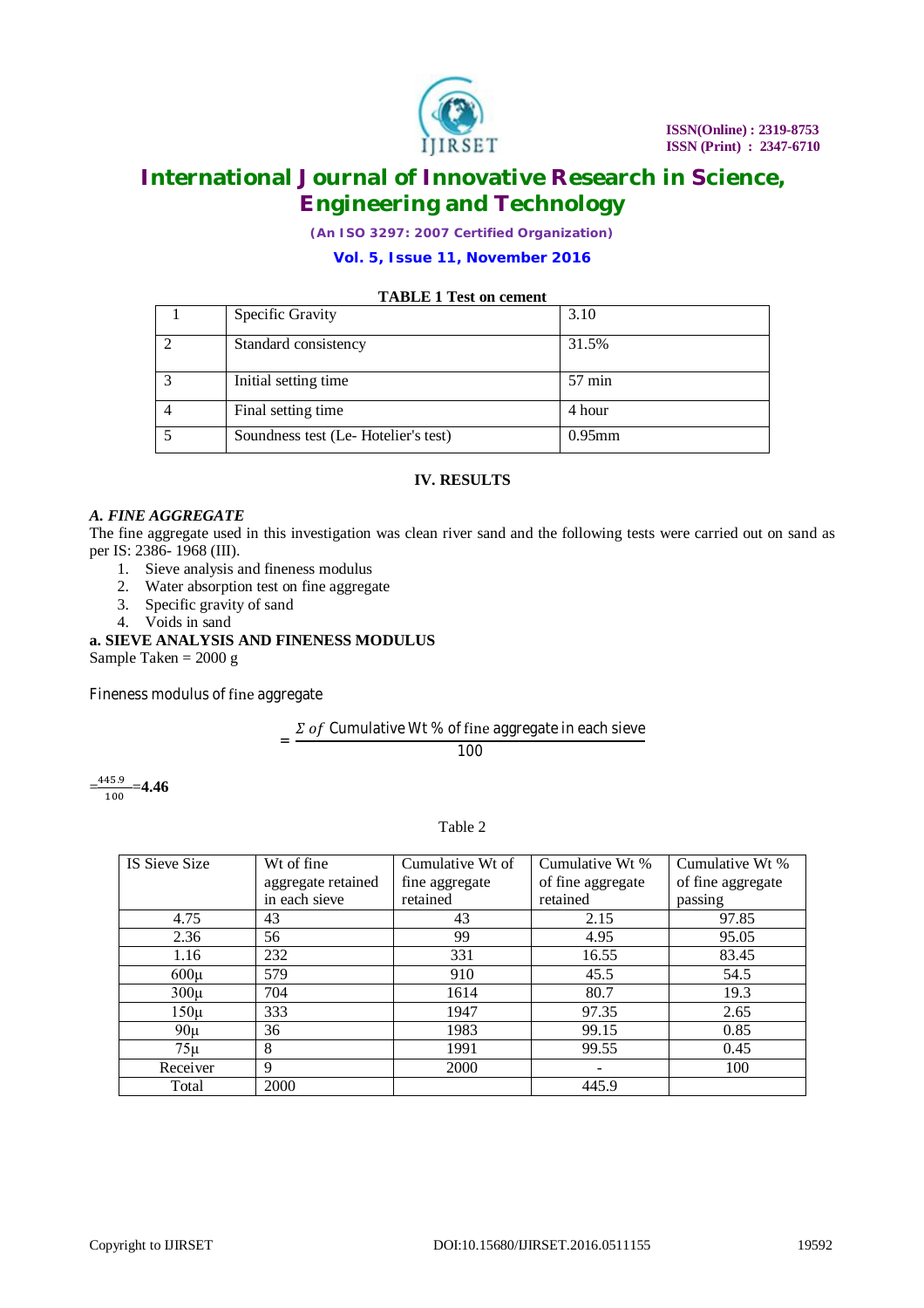

*(An ISO 3297: 2007 Certified Organization)*

### **Vol. 5, Issue 11, November 2016**



Fig 1 Finesse modulus graph on fine aggregate

**TABLE 3 Test on fine aggregate**

| Sieve analysis and fineness modulus     | 4.46   |
|-----------------------------------------|--------|
| Water absorption test on fine aggregate | 1.5%   |
| Specific gravity of sand                | 2.632  |
| Voids in sand                           | 38.46% |

#### *B. COURSE AGGREGATE*

In the present investigation, locally available crushed blue granite stone aggregate of size 20 mm and down, was used and the various tests, carried out on the aggregates, are given below.

- 1. Sieve analysis for course aggregate
- 2. Water absorption test on course aggregate
- 3. Specific gravity of course aggregate
- 4. Aggregate impact test

### **SIEVE ANALYSIS FOR COURSE AGGREGATE**

|               | 910 TO MULDI 910 I VA COUNDO NO GADONI 11 |                     |                     |                     |  |  |  |  |  |
|---------------|-------------------------------------------|---------------------|---------------------|---------------------|--|--|--|--|--|
|               | Table 4                                   |                     |                     |                     |  |  |  |  |  |
| IS Sieve Size | Wt<br>of<br>course                        | Wt of<br>Cumulative | Cumulative Wt % of  | Cumulative Wt % of  |  |  |  |  |  |
|               | aggregate retained in                     | aggregate<br>course | aggregate<br>course | aggregate<br>course |  |  |  |  |  |
|               | each sieve                                | retained            | retained            | passing             |  |  |  |  |  |
| 20            | 169                                       | 169                 | 16.9                | 83.1                |  |  |  |  |  |
| 16            | 450                                       | 619                 | 61.9                | 38.1                |  |  |  |  |  |
| 12.5          | 312                                       | 931                 | 93.1                | 6.9                 |  |  |  |  |  |
| 10            | 54                                        | 985                 | 98.5                | 1.5                 |  |  |  |  |  |
| 6.3           |                                           | 989                 | 98.9                | 1.1                 |  |  |  |  |  |
| 4.75          | 6                                         | 995                 | 99.5                | 0.5                 |  |  |  |  |  |
| Receiver      |                                           | 1000                |                     |                     |  |  |  |  |  |
| Total         | 1000 g                                    |                     |                     |                     |  |  |  |  |  |

Fineness modulus of course aggregate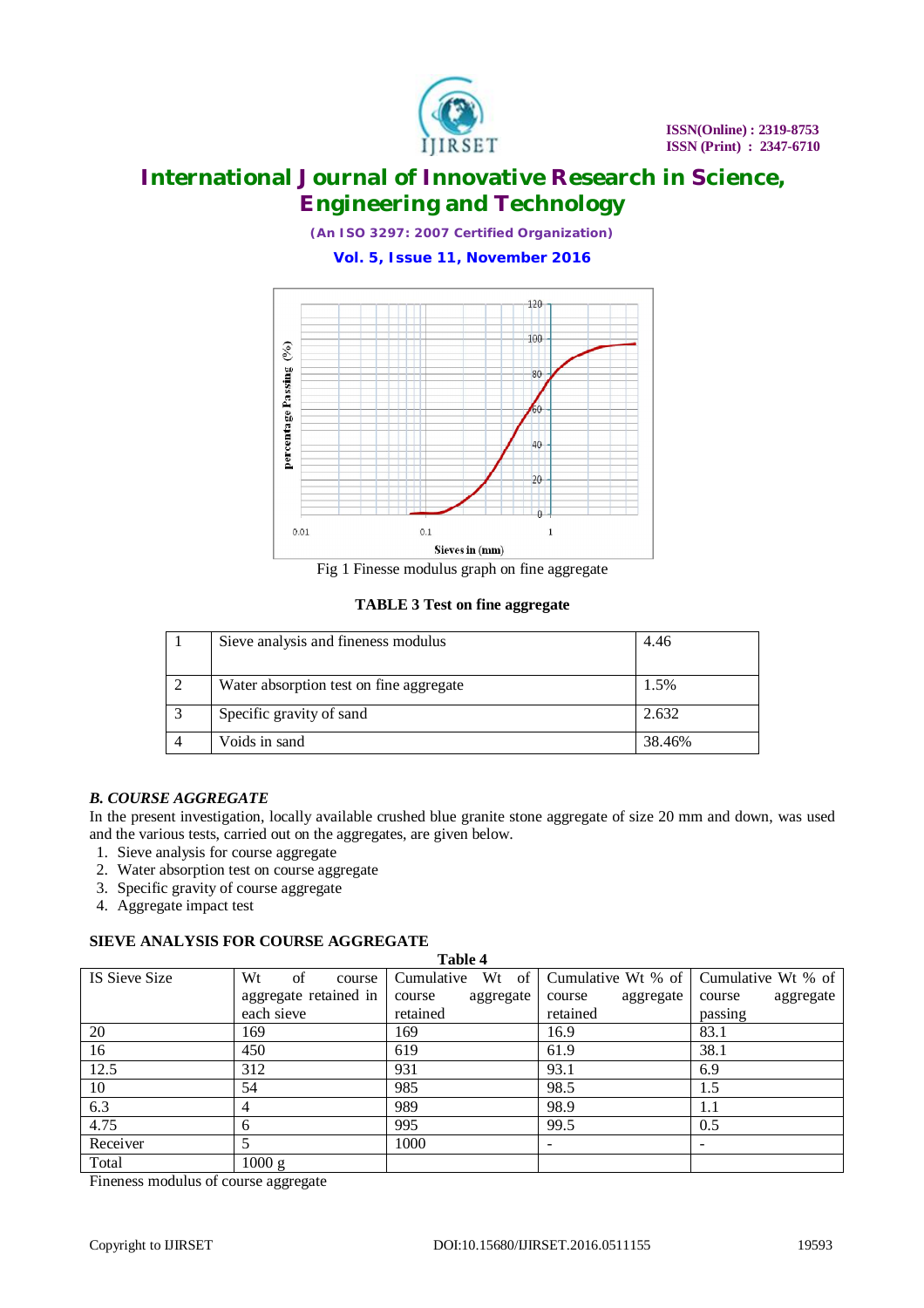

*(An ISO 3297: 2007 Certified Organization)*

#### **Vol. 5, Issue 11, November 2016**



**TABLE 5 Test on course aggregate**

|                             | Sieve analysis for course aggregate          | 4.7      |
|-----------------------------|----------------------------------------------|----------|
| $\mathcal{D}_{\mathcal{L}}$ | Water absorption test on course<br>aggregate | $10.6\%$ |
| ζ                           | Specific gravity of course aggregate         | 2.623    |
|                             | aggregate impact test                        | 71.6%    |
|                             | Percentage of voids                          | 39.02%   |

#### *C. COPPER SLAG*

Copper slag is a by-product material produced from the process of manufacturing copper. As the copper settles down in the smelter, it has a higher density, impurities stay in the top layer and then are transported to a water basin with a low temperature for solidification.

### **SIEVE ANALYSIS REPORT OF COPPER SLAG**

| Table 6 |  |
|---------|--|
|---------|--|

| S.No | Sieve<br><b>Size</b><br>mm | Weight<br>Retained<br>gm | Total<br>Weight<br>Retained<br>gm | Total<br>Weight<br>Passing<br>gm | $\%$<br>Passing | $\%$<br>Retained |
|------|----------------------------|--------------------------|-----------------------------------|----------------------------------|-----------------|------------------|
| 1    | 4.75                       | 0                        | 0                                 | 500                              | 100             |                  |
| 2    | 2.36                       | 29                       | 29                                | 471                              | 94.2            | 5.8              |
| 3    | 1.18                       | 106                      | 135                               | 365                              | 73              | 27               |
| 4    | 0.6                        | 154                      | 289                               | 211                              | 42.2            | 57.8             |
| 5    | 0.3                        | 5                        | 294                               | 206                              | 41.2            | 58.8             |
| 6    | 0.15                       | 197                      | 491                               | 9                                | 1.8             | 98.2             |
| 7    | $\leq 0.075$               | 9                        | 500                               | $\theta$                         | 0               | 100              |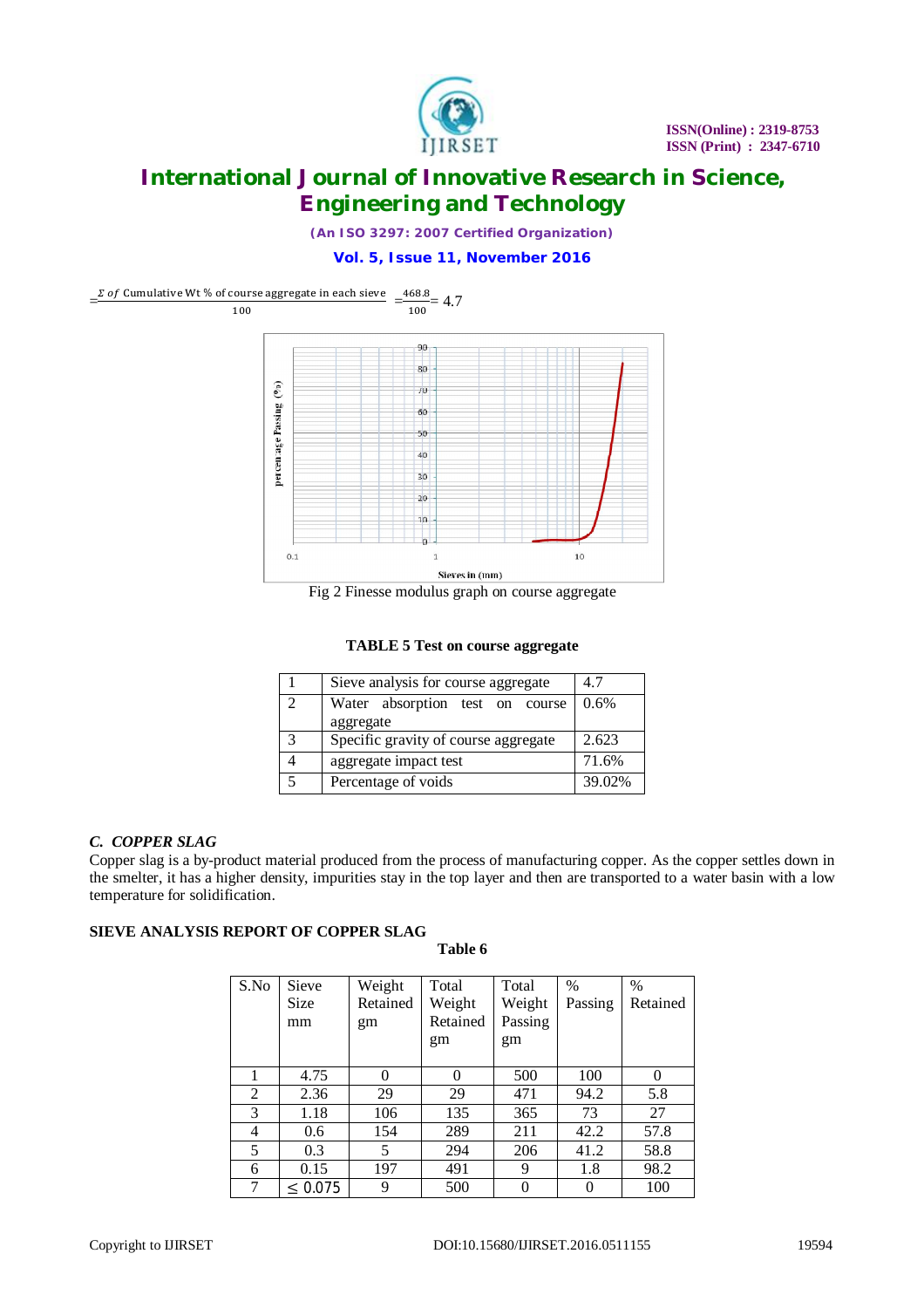

*(An ISO 3297: 2007 Certified Organization)*

**Vol. 5, Issue 11, November 2016**

Fineness modulus of copper slag = 3.476



Fig 3 Finesse modulus graph on copper slag

### **PHYSICAL PROPERTIES OF COPPER SLAG**

Copper slag is black glassy and granular in nature and has a similar particle size range like sand. The specific gravity of Indian slag lies between3.4 and 4.1. The bulk density of copper slag varies between 1.9 to 2.15 kg/m3which is almost similar to the bulk density of conventional fine aggregate.

| <b>Physical Properties slag</b>  | Copper           |
|----------------------------------|------------------|
|                                  |                  |
| Particle shape                   | Irregular        |
| Appearance                       | Black and glassy |
| Type                             | Air cooled       |
| Specific gravity                 | 3.91             |
| Percentage of voids              | % 35             |
| Bulk density g/cc                | 2.08             |
| Fineness modulus                 | 3.47             |
| Angle of internal friction       | $51^{\circ} 20'$ |
| Ultimate shear stress kg/cm2     | 0.4106           |
| Water absorption %               | 0.16             |
| Moisture content %               | 0.1              |
| Fineness m2 /kg (after grinding) | 125              |

|  | <b>TABLE 7 Physical Properties of copper slag</b> |  |  |
|--|---------------------------------------------------|--|--|
|  |                                                   |  |  |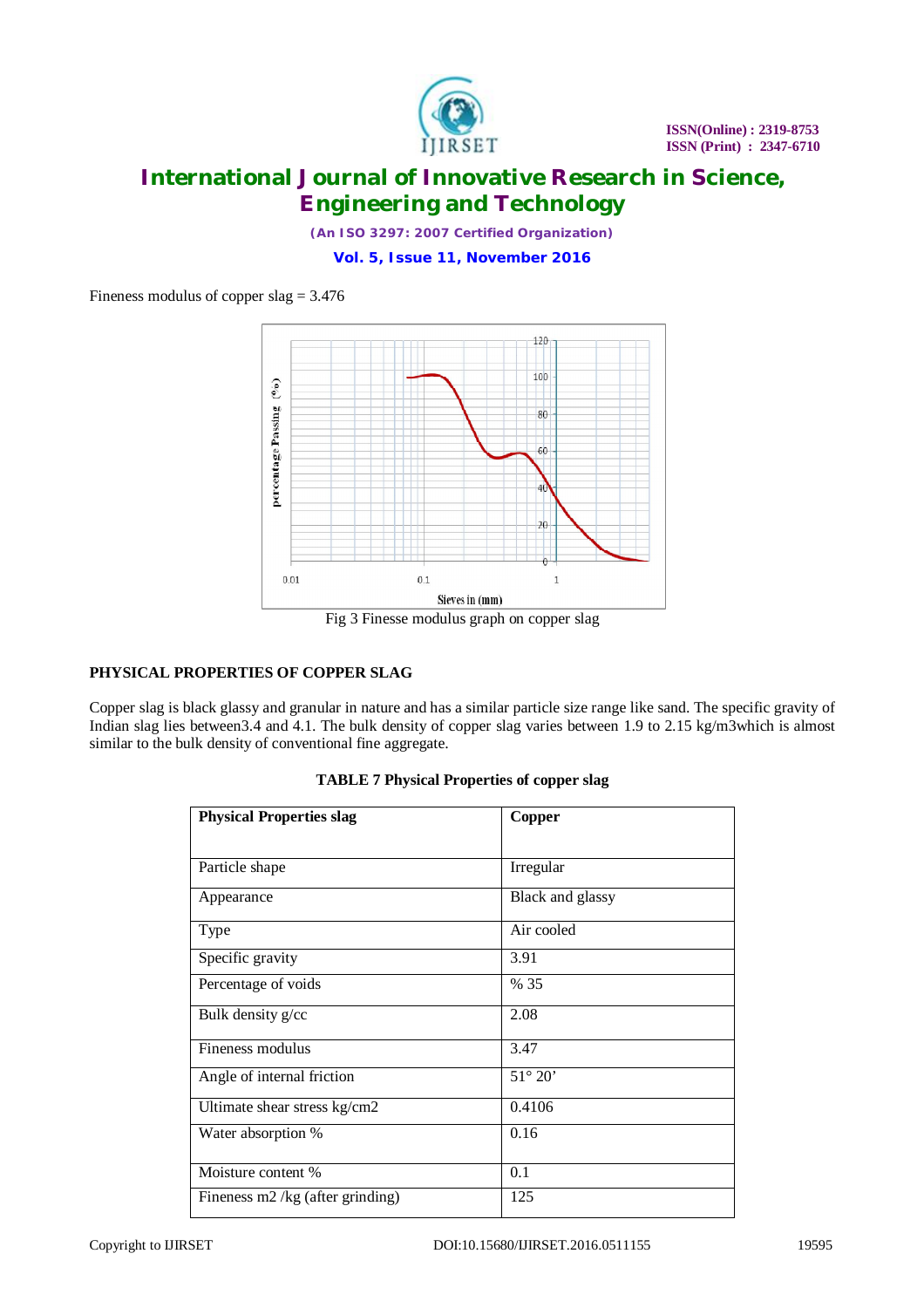

*(An ISO 3297: 2007 Certified Organization)*

**Vol. 5, Issue 11, November 2016**

|                | a. Compressive strength test on concrete cubes |                    |      |            |          |      |                                |        |                 |       |
|----------------|------------------------------------------------|--------------------|------|------------|----------|------|--------------------------------|--------|-----------------|-------|
| S.NO           | <b>Mix</b><br><b>Identity</b>                  | Ultimate load (KN) |      | Avg<br>KN) | ultimate | load | <b>Compressive</b><br>$N/mm^2$ |        | <b>Strength</b> |       |
|                |                                                |                    | 14   | 28         | 7 Days   | 14   | 28                             |        | 14              | 28    |
|                |                                                | Days               | Days | Days       |          | Days | Days                           | Days   | Days            | Days  |
|                | CC                                             | 600                | 600  | 1010       | 595      | 605  | 980                            | 26.445 | 26.89           | 43.55 |
|                |                                                | 590                | 610  | 950        |          |      |                                |        |                 |       |
| 2              | <b>S10</b>                                     | 690                | 790  | 1300       | 687.5    | 785  | 1260                           | 30.55  | 34.89           | 56    |
|                |                                                | 685                | 780  | 1220       |          |      |                                |        |                 |       |
| 3              | S <sub>30</sub>                                | 620                | 700  | 850        | 605      | 725  | 860                            | 26.885 | 32.22           | 38.23 |
|                |                                                | 590                | 750  | 870        |          |      |                                |        |                 |       |
| $\overline{4}$ | <b>S50</b>                                     | 430                | 590  | 690        | 410      | 580  | 700                            | 18.22  | 25.775          | 31.11 |
|                |                                                | 390                | 570  | 710        |          |      |                                |        |                 |       |

#### **a. Compressive strength test on concrete cubes**



Fig 4 Brat chart in compressive strength for concrete cube

| <b>TABLE 9 Split Tensile Strength Test on Concrete Cylinders</b> |  |  |  |  |  |
|------------------------------------------------------------------|--|--|--|--|--|
|------------------------------------------------------------------|--|--|--|--|--|

| S.NO           | Mix Identity    | Ultimate load (KN) |             | (KN)        | Yavg ultimate load | Spilt tensile Strength<br>$N/mm^2$ |             |
|----------------|-----------------|--------------------|-------------|-------------|--------------------|------------------------------------|-------------|
|                |                 |                    | 28          |             | 28                 | 7 DAYS                             | 28          |
|                |                 | <b>DAYS</b>        | <b>DAYS</b> | <b>DAYS</b> | <b>DAYS</b>        |                                    | <b>DAYS</b> |
|                | CC              | 110                | <b>200</b>  | 115         | 205                | 1.625                              | 2.9         |
|                |                 | 120                | 210         |             |                    |                                    |             |
| $\mathfrak{D}$ | <b>S10</b>      | 130                | 220         | 140         | 235                | 1.98                               | 3.326       |
|                |                 | 150                | 250         |             |                    |                                    |             |
| 3              | S <sub>30</sub> | 120                | 210         | 125         | 220                | 1.765                              | 3.11        |
|                |                 | 130                | 230         |             |                    |                                    |             |
| 4              | S <sub>50</sub> | 110                | 190         | 105         | 195                | 1.485                              | 2.755       |
|                |                 | 100                | <b>200</b>  |             |                    |                                    |             |